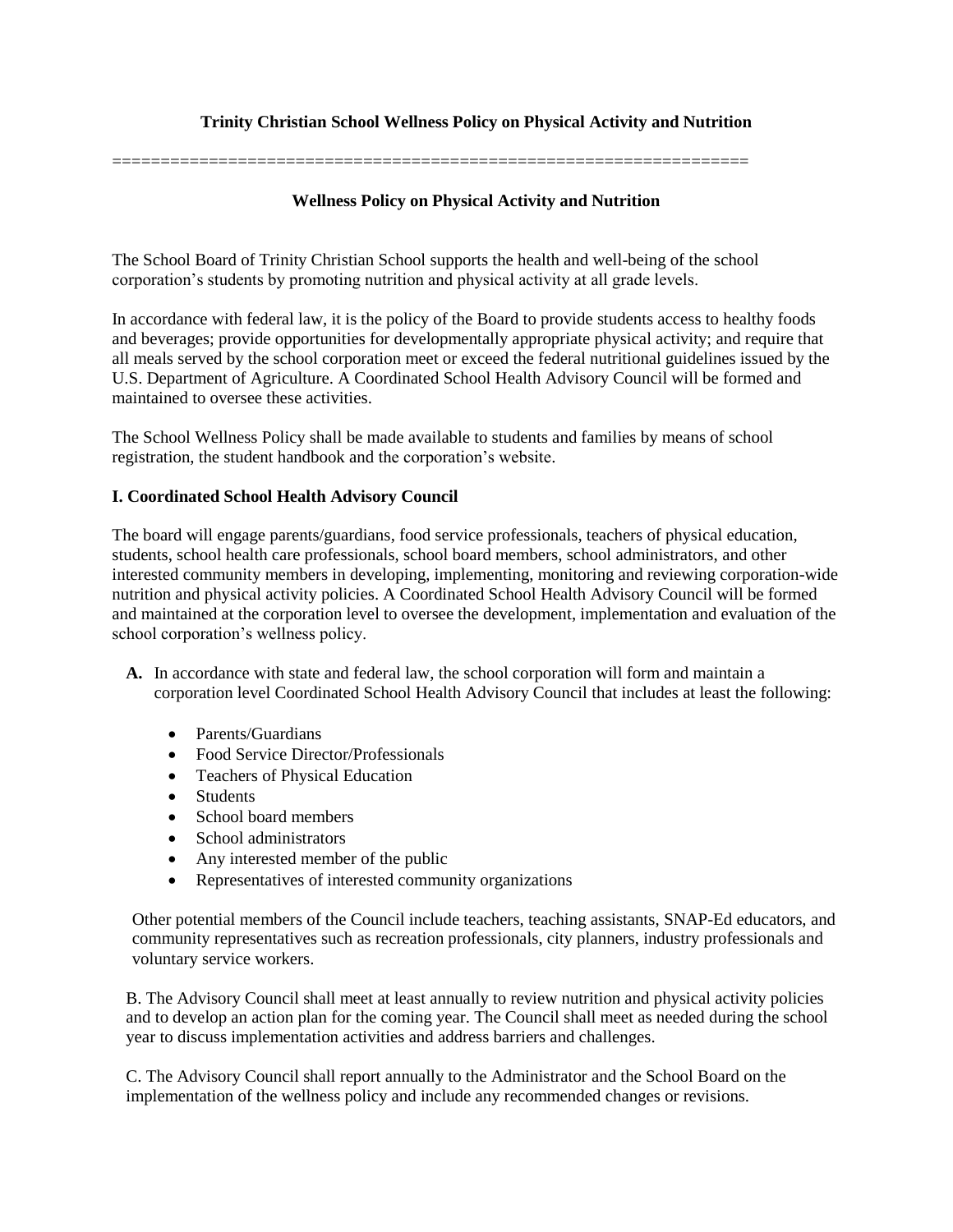D. The School Board will adopt or revise nutrition and physical activity policies based on recommendations made by the Advisory Council.

### **II. Nutrition Education and Nutrition Promotion**

Nutrition topics shall be integrated within the comprehensive health education curriculum and taught at every grade level (K-12) according to standards of the Indiana Department of Education. Schools will link nutrition education activities with existing coordinated school health programs or other comparable comprehensive school health promotion frameworks.

# **III. Standards for USDA Child Nutrition Programs and School Meals**

The board will provide and promote the National School Lunch and Breakfast Programs to ensure that all students have access to healthy foods to support healthier choices and promote optimal learning.

# **IV. Nutrition Standards for Competitive and Other Foods and Beverages**

A. The Board will provide and allow foods and beverages that support proper nutrition, promote healthy choices, and comply with federal nutrition standards in vending machines, school stores and concession stands. This also includes food and beverages made available in schools during the school day for such events as school fundraisers and food and beverages brought into the schools by students or other person for such events as birthdays and classroom celebrations.

# *Fundraisers selling food items that do not meet the federal nutrition standards are limited to two such fundraisers per school building per year.*

#### *[OR]*

#### *No fundraisers selling food items will be allowed in any school during the school day.*

B. The Board will allow marketing in school buildings and on school grounds during the school day for only those food and beverages provided by the school that meet the federal nutrition standards. Marketing that promotes student health will be permitted in school buildings and on school grounds.

#### **V. Physical Activity and Physical Education**

The board supports the health and well-being of students by promoting physical activity through physical education, recess and other physical activity breaks; before- and after-school activities; and walking and bicycling to school. Additionally, the board supports physical activity among elementary students by providing them with at least 15 of the recommended 60 minutes of physical activity per day.

#### **VI. Other Activities that Promote Student Wellness**

The board supports the health and well-being of our students and staff by creating and promoting policy and environmental supports to provide physical activity and healthy eating opportunities.

# **VII. Evaluation**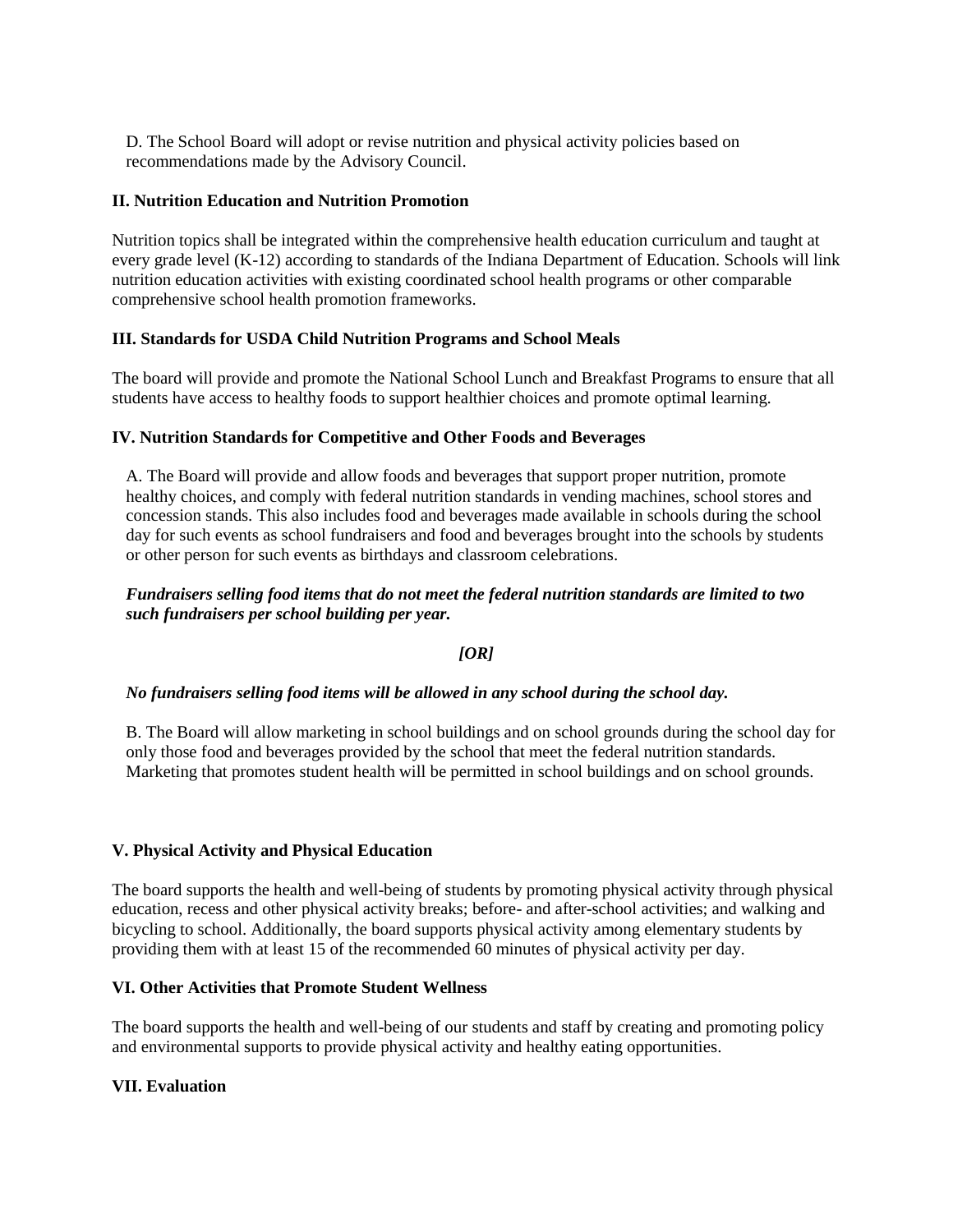Through implementation and enforcement of this policy, the corporation will create an environment that supports opportunities for physical activity and healthy eating behaviors. To ensure continuing progress, the corporation will evaluate implementation efforts and their impact on students and staff at least every three years. The board will notify the public of the results of the three-year assessment and evaluation.

The board designates the Administrator to ensure compliance with this policy and its administrative regulations. The superintendent is responsible for retaining all documentation of compliance with this policy and its regulations, including but not limited to each school's three-year assessment and evaluation report and this wellness policy and plan. The Administrator will also be responsible for public notification of the three-year assessment and evaluation report, including any updates to this policy made as a result of the corporation's three-year assessment and evaluation.

| LEGAL REFERENCE: | 42 U.S.C. 1758b   |
|------------------|-------------------|
|                  | 7 CFR Part 210    |
|                  | L.C. 20-26-9-18.5 |

#### **Administrative Regulations:**

### **II. Nutrition education**

**1.** Health education will be provided as part of a comprehensive health education program and taught by a licensed health education instructor.

**2.** The school corporation will provide nutrition education training opportunities to teachers and staff for all grade levels.

#### **III. Nutrition promotion**

**1.** Nutrition promotion will include lessons that cover topics such as how to read and use food labels, choosing healthy options and portion control.

**2.** School staff will collaborate with community groups and organizations to provide opportunities for student projects related to nutrition (e.g., cultivating school gardens, reading food labels and maintaining a caloric balance between food intake and physical activity/exercise).

**3.** Nutrition promotion resources will be provided to parents/guardians through handouts, website links, school newsletters, presentations and any other appropriate means available to reach parents/guardians.

**4.** Foods of minimal nutritional value, including brands and illustrations, shall not be advertised or marketed in educational materials.

#### **IV. Standards for USDA Child Nutrition Programs and School Meals**

- **A.** School Meal Content
	- **1.** Meals served through the National School Lunch and Breakfast Programs will:
		- Be appealing and appetizing to children;
		- Meet, at a minimum, the nutrition requirements established by the USDA for federally funded programs;
		- Contain 0 percent trans fats;
		- Offer a variety of fruits and vegetables;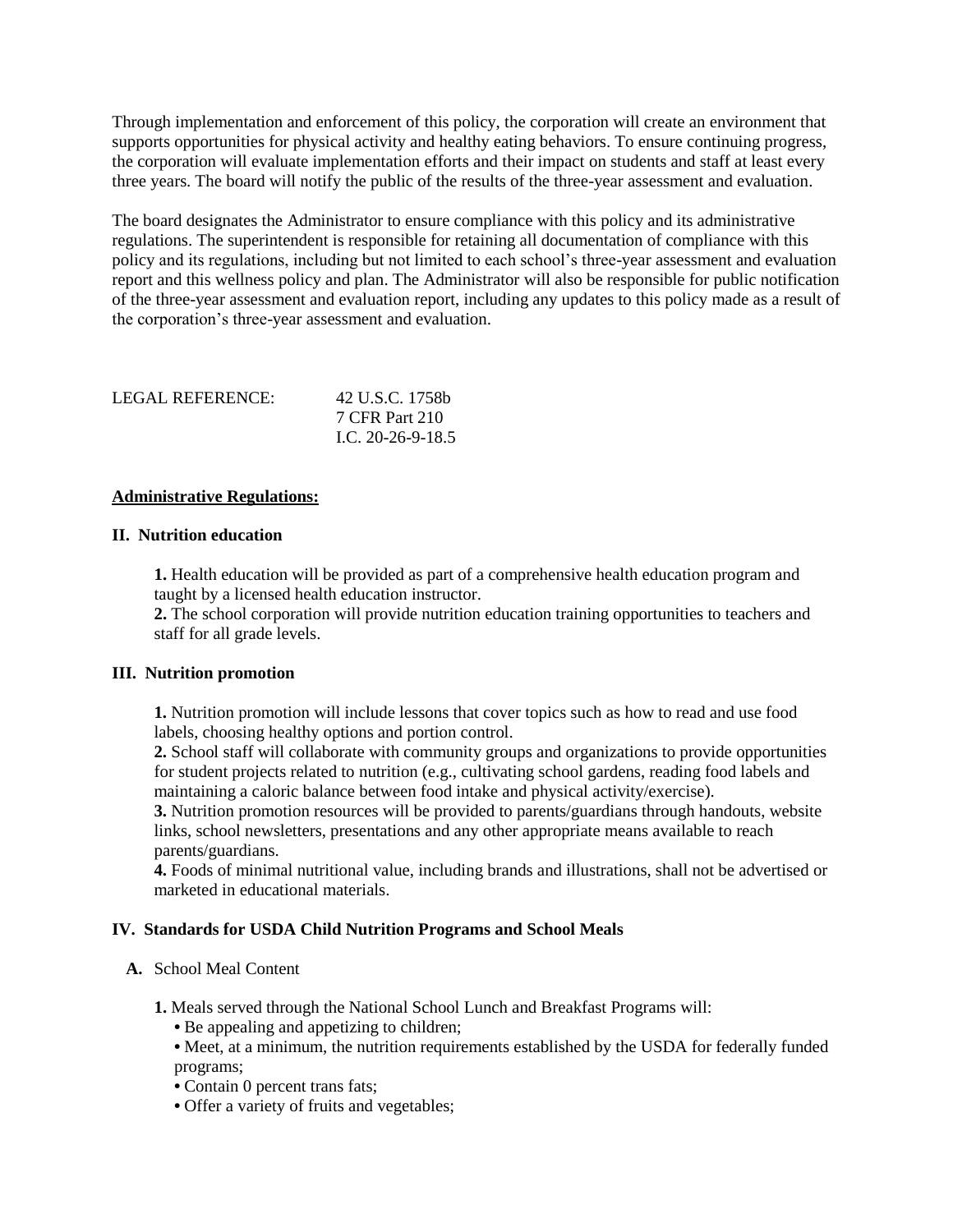• 50 percent of the grains offered are whole grain-rich.

**2.** All cooked foods will be baked or steamed. Proper procurement procedures and preparation methods will be used to decrease excess fat, calorie and sodium levels in food.

**3.** Schools are encouraged to purchase or obtain fresh fruits and vegetables from local farmers when practical.

**4.** Students will have the opportunity to provide input on local, cultural and ethnic favorites.

**5.** The food services department shall provide periodic food promotions that will allow for taste testing of new healthier foods being introduced on the menu.

**6.** Special dietary needs of students will be considered when planning meals, according to the document *Accommodating Children with Special Dietary Needs in the School Nutrition Programs.* **7.** The food services department will share and publicize information about the nutritional content of meals with students and parents/guardians. The information will be available in a variety of forms that can include handouts, the school website, articles, school newsletters, presentations that focus on nutrition and healthy lifestyles, and through any other appropriate means available to reach families.

#### **B.** School Meal Participation

**1.** To the extent possible, schools will provide the USDA School Breakfast Program to all students. **2.** To the extent possible, schools will utilize methods to serve school breakfasts that encourage participation, including serving breakfast in the classroom, serving "grab-and-go" breakfasts and arranging transportation schedules to allow for earlier arrival times.

**3.** Schools will provide the After School Meal Program, when it becomes available, in accordance with the Healthy, Hunger-Free Kids Act of 2010.

#### **C.** Mealtimes and Scheduling

**1.** Adequate time will be provided to students to eat lunch (at least 20 minutes after being served) and breakfast (at least 10 minutes after being served).

- **2.** Elementary schools will schedule recess before lunch.
- **3.** School meals will be served in clean and pleasant settings.
- **4.** Students will have convenient access to hand-washing and sanitizing stations.

**5.** Potable (drinking) water must be readily available at all mealtimes.

**6.** Appropriate supervision will be provided in the cafeteria and rules for safe behavior shall be consistently enforced.

**D.** Professional Development

**1.** Professional development and training will be provided at least annually to food service managers and staff on proper food handling techniques and healthy cooking practices.

#### **V. Nutrition Standards for Competitive and Other Food and Beverages**

**A.** Approved Nutrition Standards, based on the nutrition standards of the Institute of Medicine (2007).

**1.** K-12 à la carte, school vending machines and other foods outside of school meals shall be limited to:

**•** No more than 30 percent of total calories from fat,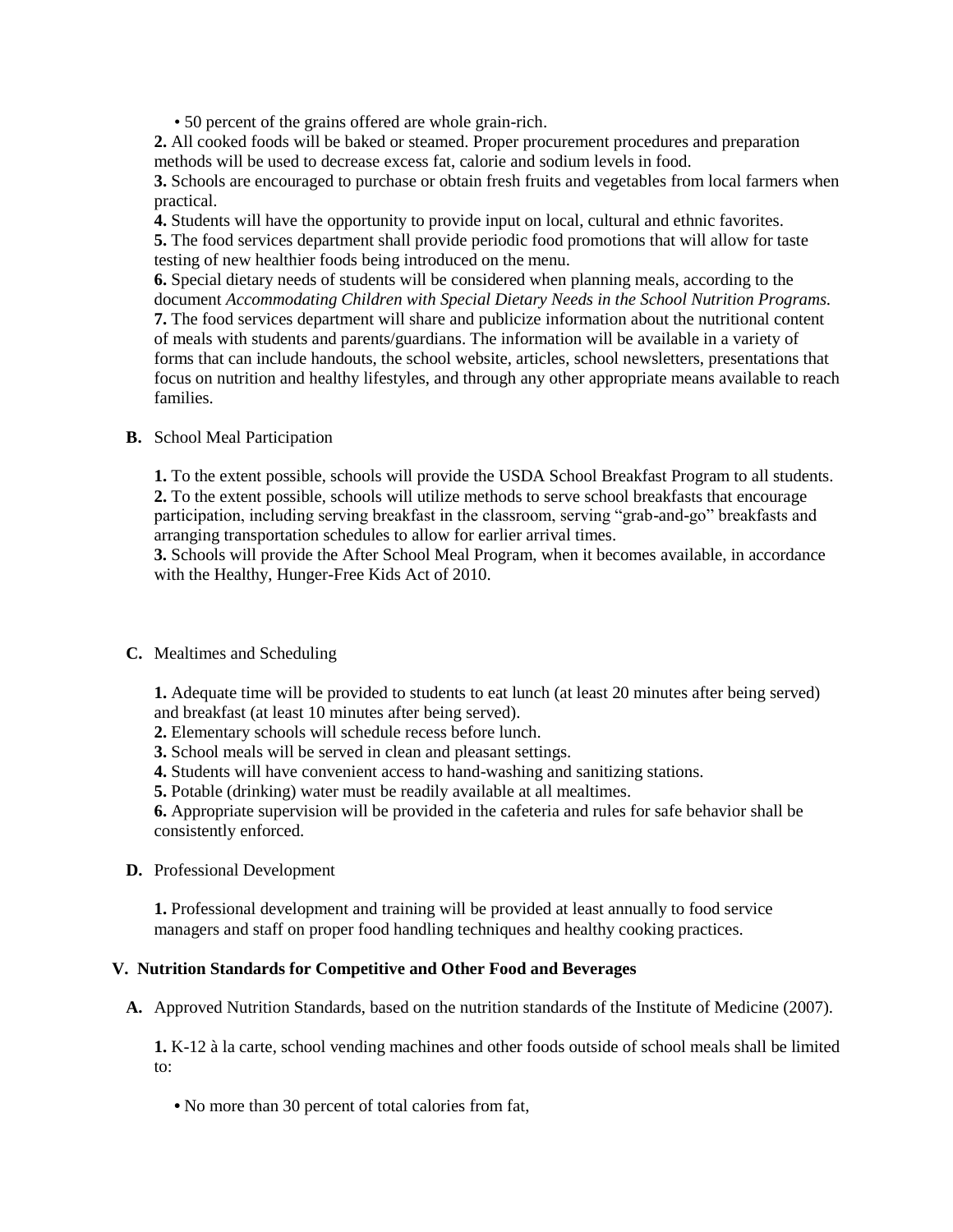- Less than 10 percent of total calories from saturated fats,
- 0 percent trans fats,
- No more than 35 percent of calories from total sugars,
- No more than 200 milligrams of sodium per portion as packaged,
- No more than 200 calories per package, and
- 100 percent of the grains offered are whole grain-rich.

**2.** K-12 à la carte, school vending machines and other beverages outside of school meals shall be limited to:

- Water without flavoring, additives, or carbonation,
- Low-fat and nonfat milk (in 8- to 12-ounce portions),

**•** 100% fruit juice in 4-ounce portions as packaged for elementary/middle school and 8 ounces (2 portions) for high school, and

**•** All beverages other than water, white milk or juice shall be no larger than 12 ounces.

**B.** Availability

**1.** A vending machine at an elementary school that dispenses food or beverage items may not be accessible to students.

- **2.** Vending machines in middle and high schools:
	- Will not be available during mealtimes.
	- Will contain items that meet the approved nutrition standards.
- **3.** Vending machines for school staff will not be accessible to students.
- **4.** Food and beverages will not be sold in school stores.

**5.** Students and staff will have free, potable (drinking) water for consumption available in water fountains throughout the school building.

**C.** Concession Stands

**1.** The concession items sold at school-sponsored events to participants, fans and visitors shall include at least 50 percent healthy beverages and foods, according to the approved nutrition standards.

**D.** Classroom Celebrations

**1.** Classroom celebrations will focus on activities (e.g., giving free time, extra recess, music and reading time) rather than on food.

**2.** Classroom celebrations that include food will be limited to one per month. Food items must comply with federal nutrition standards.

**3.** Schools shall inform parents/guardians of the classroom celebration guidelines.

**E.** Food as a Reward or Punishment

**1.** Teachers and staff will not use food as a reward. For example, the use of sugar-sweetened beverages or candy as a classroom reward at any school is not appropriate.

**2.** School staff will not withhold food or drink at mealtimes as punishment.

**F.** Fundraisers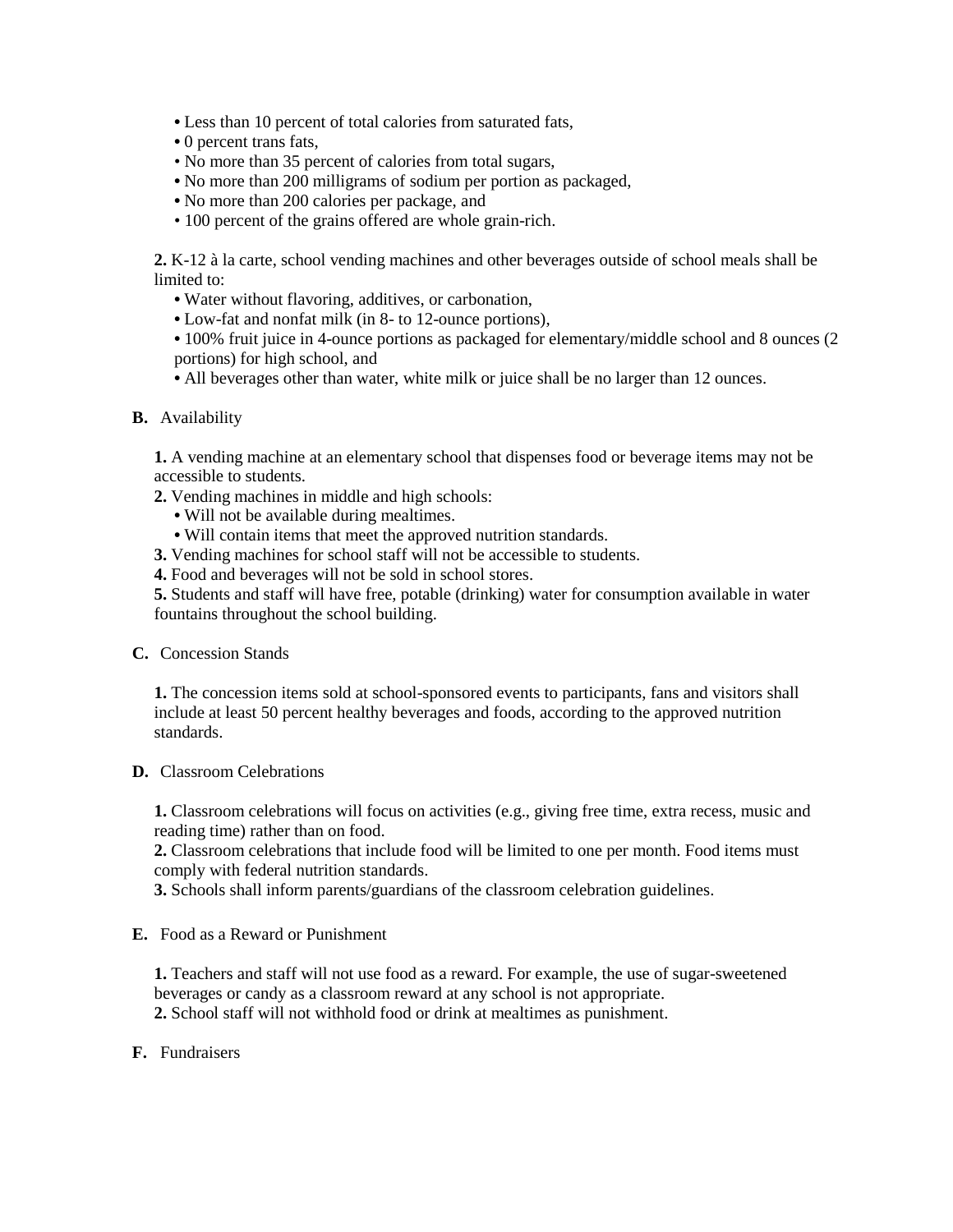**1.** Fundraising activities will support healthy eating and wellness. Schools will promote the sale of non-food items for school-sponsored fundraising. For a food or beverage item to be sold as a fundraiser, it must meet the approved nutrition standards. Fundraisers subject to this rule are those sold during the school day on school grounds. School day is defined as from midnight the night before to 30 minutes after the end of school.

**G.** Non-sold food and beverages:

**1.** Non-sold food and beverages will comply with federal nutrition standards.

# **H.** Marketing

1. Signage or similar media on school campus during the school day may only advertise food and/or beverages provided and sold by the school that meet the competitive foods standards for foods sold in schools (i.e. Smart Snacks).

# **VI. Physical Activity and Physical Education**

**A.** Physical Education K-12

**1.** All students in grades K-12 will participate in physical education in order to meet the Physical Education Standards. Also, high schools will encourage students to take more than the courses of physical education required for all Indiana diplomas.

**2.** Waivers will not apply towards the physical education courses required for a diploma. Credit flexibility in physical education will be limited to elective physical education courses.

**3.** Physical education classes will have the same student/teacher ratio used in other classes. In Indiana, the ratio for a single school shall not exceed an average of 30 to 1.

**4.** The physical education program shall be provided adequate space and equipment to ensure quality physical education classes for students.

**B.** Daily Recess and Physical Activity Breaks

**1.** Each elementary school shall provide daily physical activity in accordance with Indiana Code 20- 30-5-7.5.

**2.** All elementary school students will have at least 1 period of active recess per day that is at least 15 minutes in length as recommended by the National Association for Sport and Physical Education (NASPE). This recess period will be outdoors when possible. If outdoor recess is not possible due to inclement weather, teachers will provide an indoor physical activity break in the classroom. **3.** All teachers will be encouraged to use physical activity breaks during classroom time as often as possible.

**4.** Schools should discourage extended periods of inactivity (2 or more hours). During events such as mandatory school-wide testing, teachers will give students periodic breaks for moderate physical activity.

**C.** Physical Activity Opportunities Before and After School

**1.** Schools will offer clubs, interscholastic sports and voluntary activities to increase opportunities for physical activity before and/or after school, taking into account student interest and supervisor availability.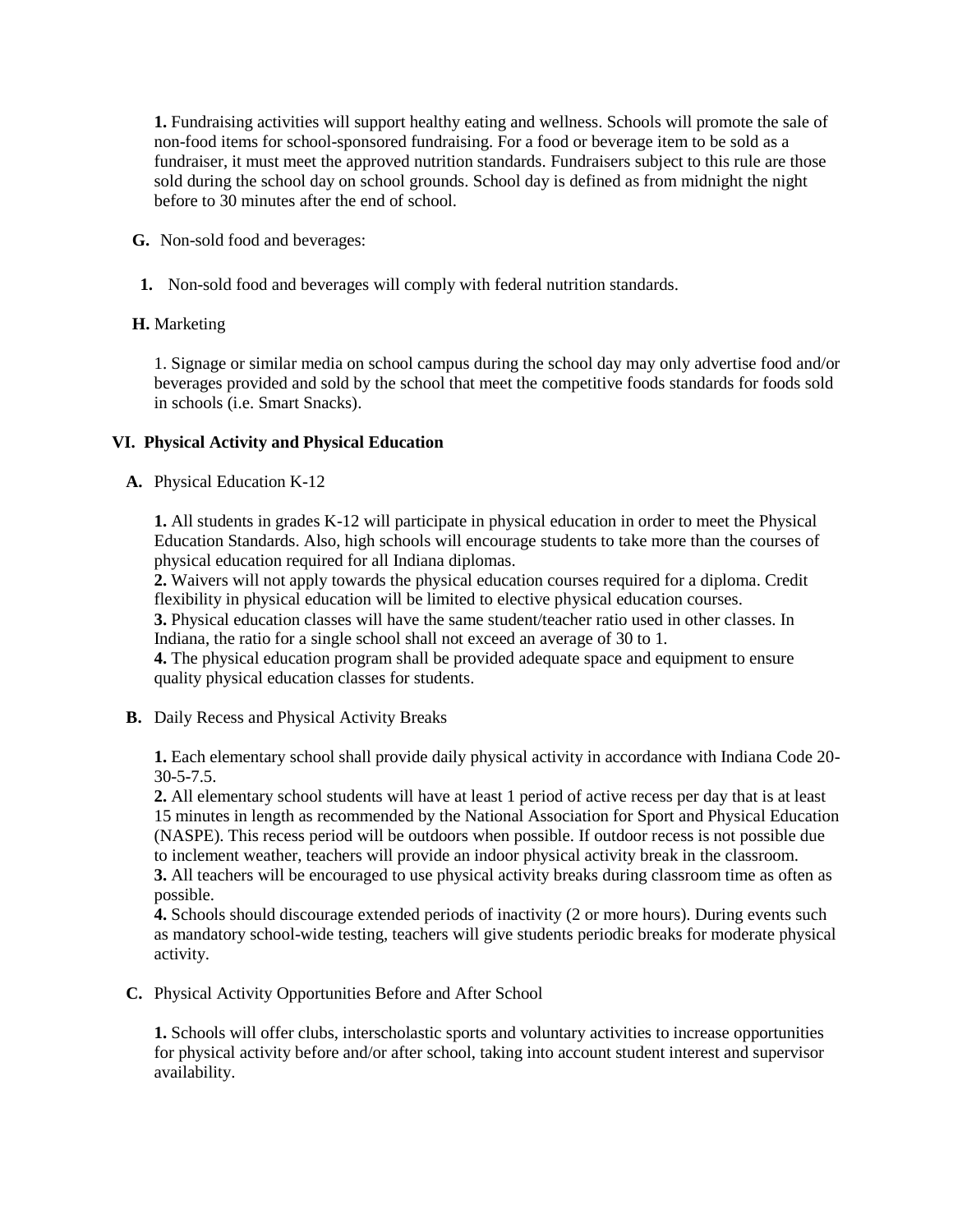**2.** After-school enrichment providers will include physical activity in their programs, to the extent space and equipment allow.

**D.** Physical Activity and Remedial Activities/Punishment

**1.** Students will not be removed or excused from physical education to receive instruction in other content areas.

**2.** School staff will not use physical activity (e.g., running laps, pushups) or withhold opportunities for physical activity (e.g., recess, physical education) as punishment.

#### **VI. Other School Based Activities**

A. Walking and Bicycling to School

**1.** Where appropriate and safe, schools will allow walking and bicycling to school.

**2.** To the extent possible, the school corporation will make improvements so it is safer, easier and more enjoyable for students to walk and bicycle to school.

**3.** The school corporation will explore the availability of both local and federal funding (e.g., Safe Routes to School funds administered by the Indiana Department of Transportation) to finance such improvements.

**4.** Schools will promote walking and bicycling to school, including the promotion of International Walk to School Day, which falls on the first Wednesday of October each year.

B. Staff Wellness

1.The school corporation will promote programs to increase knowledge of physical activity and healthy eating for faculty and staff. Presentations on health and wellness will be provided at least twice each school year.

2.The school corporation will work with local fitness centers to offer reduced membership fees.

3.Schools will allow staff to use school facilities outside of school hours for activities such as group fitness classes, walking programs and individual use.

4. Staff will be encouraged to participate in community walking, bicycling or running events.

5. Physical education will be taught by a licensed physical education instructor.

**6.** All staff involved in physical education will be provided opportunities for professional development focusing on physical activity, fitness, health and wellness.

**7.** Schools will promote breastfeeding by making reasonable efforts to provide a private location for employees to express breast milk in accordance with IC 22-2-14-2.

#### **VII. Evaluation of Wellness Policy**

**A.** Implementation and Data Collection

1. The school corporation will use an evidence-based assessment tool to track the collective health of students over time by collecting data such as body composition (height and weight), aerobic capacity, and/or muscular strength, endurance and flexibility.

2. The superintendent is responsible for retaining all documentation of compliance with this policy and its regulations, but the principals shall ensure that their individual schools are in compliance with the corporation's wellness policy every three school years by assessing wellness implementation strategies. The principals shall provide a written report to the superintendent, who will provide the report to the school board. The principal's report shall contain the following information: the school's progress toward meeting the wellness goals over the previous three school